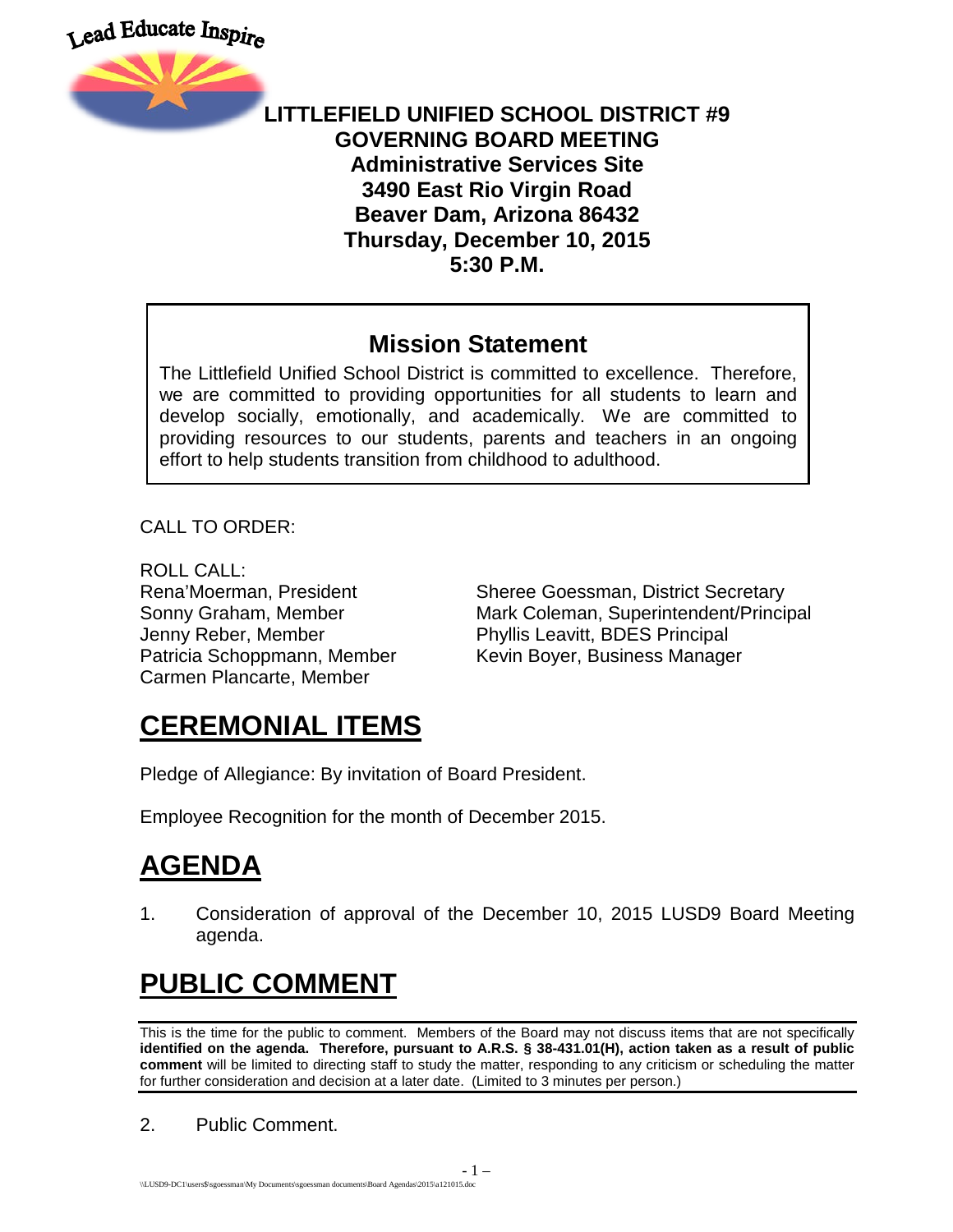

### **INFORMATION AND DISCUSSION:**

- 3. Mr. Boyer, Business Manager.
	- a. Student Activity Account Balance.
	- b. Budget Update.
	- c. Authority Tax Receivables Report.
	- d. Food Service Profit & Loss.
	- e. Update on Elementary Water Heater.
- 4. Board Reports.

### **CONSENT AGENDA**

Approval of Routine Orders of Business. Documentation concerning the matters on the Consent Agenda may be reviewed at the Littlefield Unified School District Office, located at 3490 East Rio Virgin Road, Beaver Dam, Arizona. Any Board Member may request an item be pulled off the agenda for further discussion.

- 5. Consideration of approval of the November 12, 2015 Regular Board Meeting Minutes.
- 6. Consideration of approval of Vouchers:
	- a. LUSD9 Payroll Vouchers: 11/1116 & 12/1216.
	- b. LUSD9 Vouchers: 1012 & 1013.

(Members of the public may view the content of the vouchers 24 hours prior to the board meeting in the district office.)

7. Consideration of approval of FY 2015/2016 Classified Personnel Ratification as per the attached list, including the following:

| <b>Name</b>     | <b>Position</b>             | <b>Effective</b><br><b>Date</b> |
|-----------------|-----------------------------|---------------------------------|
| Mike Allen      | Custodian (change in hours) | 07/01/2015                      |
| Jeannie Billman | <b>Food Service Worker</b>  | 11/09/2015                      |
| Hiram Rivera    | Custodian                   | 11/18/2015                      |

8. Consideration of the following staff resignations/terminations:

| <b>Name</b>     | <b>Position Location</b>   | <b>Last Day</b> |
|-----------------|----------------------------|-----------------|
| Jeannie Billman | <b>Food Service Worker</b> | 12/01/2015      |

## **ACTION ITEMS AND/OR DISCUSSION**